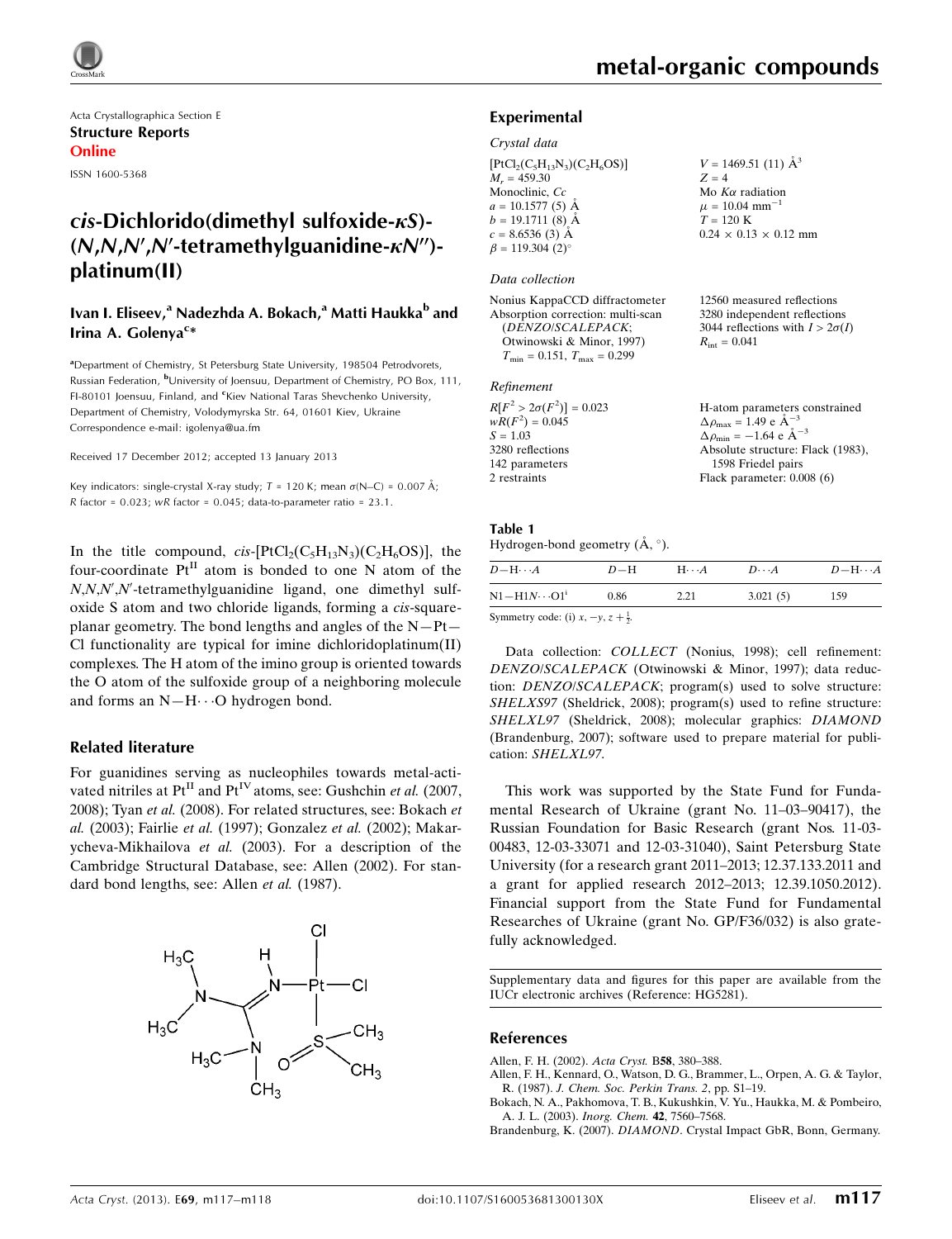[Fairlie, D. P., Jackson, W. G., Skelton, B. W., Wen, H., White, A. H.,](https://scripts.iucr.org/cgi-bin/cr.cgi?rm=pdfbb&cnor=hg5281&bbid=BB5) [Wickramasinghe, W. A., Woon, T. C. & Taube, H. \(1997\).](https://scripts.iucr.org/cgi-bin/cr.cgi?rm=pdfbb&cnor=hg5281&bbid=BB5) Inorg. Chem. 36, [1020–1026.](https://scripts.iucr.org/cgi-bin/cr.cgi?rm=pdfbb&cnor=hg5281&bbid=BB5)

[Flack, H. D. \(1983\).](https://scripts.iucr.org/cgi-bin/cr.cgi?rm=pdfbb&cnor=hg5281&bbid=BB5) Acta Cryst. A39, 876–881.

- [Gonzalez, A. M., Cini, R., Intini, F. P., Pacifico, C. & Natile, G. \(2002\).](https://scripts.iucr.org/cgi-bin/cr.cgi?rm=pdfbb&cnor=hg5281&bbid=BB6) Inorg. Chem. 41[, 470–479.](https://scripts.iucr.org/cgi-bin/cr.cgi?rm=pdfbb&cnor=hg5281&bbid=BB6)
- [Gushchin, P. V., Bokach, N. A., Luzyanin, K. V., Nazarov, A. A., Haukka, M. &](https://scripts.iucr.org/cgi-bin/cr.cgi?rm=pdfbb&cnor=hg5281&bbid=BB7) [Kukushkin, V. Yu. \(2007\).](https://scripts.iucr.org/cgi-bin/cr.cgi?rm=pdfbb&cnor=hg5281&bbid=BB7) Inorg. Chem. 46, 1684–1693.
- [Gushchin, P. V., Tyan, M. R., Bokach, N. A., Revenco, M. D., Haukka, M.,](https://scripts.iucr.org/cgi-bin/cr.cgi?rm=pdfbb&cnor=hg5281&bbid=BB8) [Wang, M.-J., Lai, C.-H., Chou, P.-T. & Kukushkin, V. Yu. \(2008\).](https://scripts.iucr.org/cgi-bin/cr.cgi?rm=pdfbb&cnor=hg5281&bbid=BB8) Inorg. Chem. 47[, 11487–11500.](https://scripts.iucr.org/cgi-bin/cr.cgi?rm=pdfbb&cnor=hg5281&bbid=BB8)
- [Makarycheva-Mikhailova, A. V., Bokach, N. A., Kukushkin, V. Yu., Kelly, P. F.,](https://scripts.iucr.org/cgi-bin/cr.cgi?rm=pdfbb&cnor=hg5281&bbid=BB9) [Gilby, L. M., Kuznetsov, M. L., Holmes, K. E., Haukka, M., Parr, J.,](https://scripts.iucr.org/cgi-bin/cr.cgi?rm=pdfbb&cnor=hg5281&bbid=BB9) [Stonehouse, J. M., Elsegood, M. R. J. & Pombeiro, A. J. L. \(2003\).](https://scripts.iucr.org/cgi-bin/cr.cgi?rm=pdfbb&cnor=hg5281&bbid=BB9) Inorg. Chem. 42[, 301–309.](https://scripts.iucr.org/cgi-bin/cr.cgi?rm=pdfbb&cnor=hg5281&bbid=BB9)
- Nonius (1998). COLLECT[. Nonius BV, Delft, The Netherlands.](https://scripts.iucr.org/cgi-bin/cr.cgi?rm=pdfbb&cnor=hg5281&bbid=BB10)
- [Otwinowski, Z. & Minor, W. \(1997\).](https://scripts.iucr.org/cgi-bin/cr.cgi?rm=pdfbb&cnor=hg5281&bbid=BB11) Methods in Enzymology, Vol. 276, Macromolecular Crystallography[, Part A, edited by C. W. Carter Jr & R. M.](https://scripts.iucr.org/cgi-bin/cr.cgi?rm=pdfbb&cnor=hg5281&bbid=BB11) [Sweet, pp. 307–326. New York: Academic Press.](https://scripts.iucr.org/cgi-bin/cr.cgi?rm=pdfbb&cnor=hg5281&bbid=BB11)
- [Sheldrick, G. M. \(2008\).](https://scripts.iucr.org/cgi-bin/cr.cgi?rm=pdfbb&cnor=hg5281&bbid=BB12) Acta Cryst. A64, 112–122.
- [Tyan, M. R., Bokach, N. A., Wang, M.-J., Haukka, M., Kuznetsov, M. L. &](https://scripts.iucr.org/cgi-bin/cr.cgi?rm=pdfbb&cnor=hg5281&bbid=BB13) [Kukushkin, V. Yu. \(2008\).](https://scripts.iucr.org/cgi-bin/cr.cgi?rm=pdfbb&cnor=hg5281&bbid=BB13) Dalton Trans. pp. 5178–5188.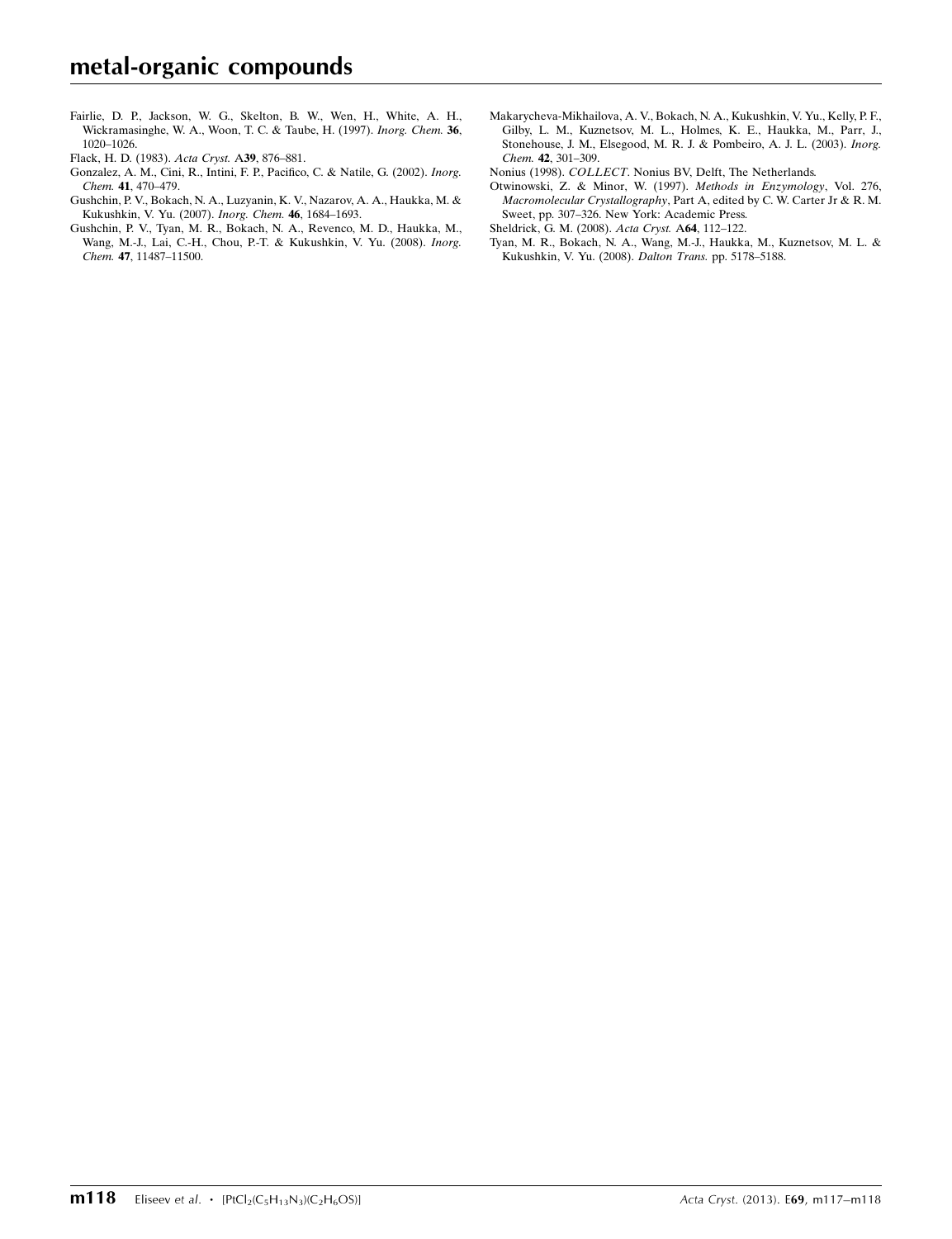# **supporting information**

*Acta Cryst.* (2013). E**69**, m117–m118 [doi:10.1107/S160053681300130X]

# *cis***-Dichlorido(dimethyl sulfoxide-***κS***)(***N***,***N***,***N***′ ,***N***′-tetramethylguanidine***κN***′′)platinum(II)**

# **Ivan I. Eliseev, Nadezhda A. Bokach, Matti Haukka and Irina A. Golenya**

# **S1. Comment**

As a part of our ongoing investigations on structural features of platinum complexes with guanidines (Gushchin *et al.*, 2007; Gushchin *et al.*, 2008) a new compound, (I), having PtII-bound N,N,N′,N′-tetramethylguanidine, has been prepared and herein we report its X-ray crystal and molecular structures.

In the compound, the four-coordinate Pt atom has a distorted cis-square planar geometry where the Pt atom is bonded by one N atom of the N,N,N′,N′-tetramethylguanidine ligand and one S atom of the dimethyl sulfoxide and two chlorides in the *cis*-position (Fig. 1 and Table 1). The values of the Pt–Cl bond distances (2.3214 (13) and 2.327 (2) Å) agree well with those of previously characterized platinum(II) chloride compounds (Makarycheva-Mikhailova *et al.*, 2003; Gonzalez *et al.*, 2002). The Pt–N bonds [2.013 (4) Å for Pt–N<sub>imine</sub>] are in accord with those found in *cis*-*/trans*-[Pt(NH3)2{NH=C(NH2)NMe2}] (2.031 (9)/2.020 (3) Å), (Tyan *et al.*, 2008), [Pt{NH=C(NH2)NMe2}(dien)]  $[SO_3CF_3]_2$  (2.018 (7) Å), (Fairlie *et al.*, 1997) and  $[PCL_4$NH=C(NMe_2)OC(NMe_2)=NH_1[$  (2.015 (5) Å) (Bokach *et al.*,

2003).

The C=N bond length (C(1)–N(1) 1.316 (6) Å) is equal, within  $3\sigma$ , to the average C=N double bond distance (1.31 Å) obtained from the Cambridge Crystal Structural Database (Version 5.27; Allen, 2002). The bond lengths C(1)–N(2) and  $C(1)$ –N(3) [1.342 (7) and 1.352 (6) Å, respectively] have values closer to a typical C–N single bond [Nsp<sup>2</sup>–Csp<sup>2</sup> in amides 1.346 (11) Å] (Allen, 1987). In addition, the C=N bond length (1.316 (6) Å) and the C–N bonds lengths (C(1)– N(2) 1.342 (7), C(1)–N(3) 1.352 (6) Å) exhibit values typical, within 3 $\sigma$ , for the (amidine)<sub>2</sub>Pt<sup>II</sup> complexes, viz.  $[Pt{NH=C(NH<sub>2</sub>)NMe<sub>2</sub>$ <sub>2</sub>(dien)]<sup>2+</sup>, (1.31 (1), 1.394 (8) and 1.33 (1) Å) (Fairlie *et al.*, 1997), and *cis*-/*trans*-[Pt(NH3)2{NH=C(NH2)NMe2}] (1.284 (14)/1.288 (5), 1.364 (14)/1.352 (5) and 1.364 (14)/1.341 (5) Å), (Tyan *et al.*, 2008). The H atom of the imino function is oriented towards the O atom of the sulfoxide group of the neighboring molecule forming the intermolecular hydrogen bond (Figure 2, Table 2).

# **S2. Experimental**

N,N,N',N'-Tetramethylguanidine (13.8 g, 0.12 mmol) was added to K[PtCl<sub>3</sub>(DMSO)] (50.0 mg, 0.12 mmol) in water (1 mL) and the reaction mixture was kept at room temperature for 2 h. The yellow crystalline precipitate were mechanically separated and subjected to the X-ray study. IR (KBr, selected bands, cm–1): 3008 (m, N–H), 1616 (s, C=N), 1134 (s, S=O); 1H NMR (CDCl3, *δ*, p.p.m.): 4.40 (s, br, 1H, =NH), 3,40 (s, 6H, Me2SO), 3.00 (s, br, 12H, Me2N–); Analyses calculated for C<sub>7</sub>H<sub>19</sub>N<sub>3</sub>Cl<sub>2</sub>OPtS: C 18.31, H 4.17, N 9.15%; found: C 18.05, H 4.15, N 8.59%.

## **S3. Refinement**

The NH hydrogen atoms was located from the difference Fourier map but constrained to ride on it's parent atom, with U<sub>iso</sub>  $= 1.5$  U<sub>eq</sub>(parent atom). Other hydrogen atoms were positioned geometrically and were also constrained to ride on their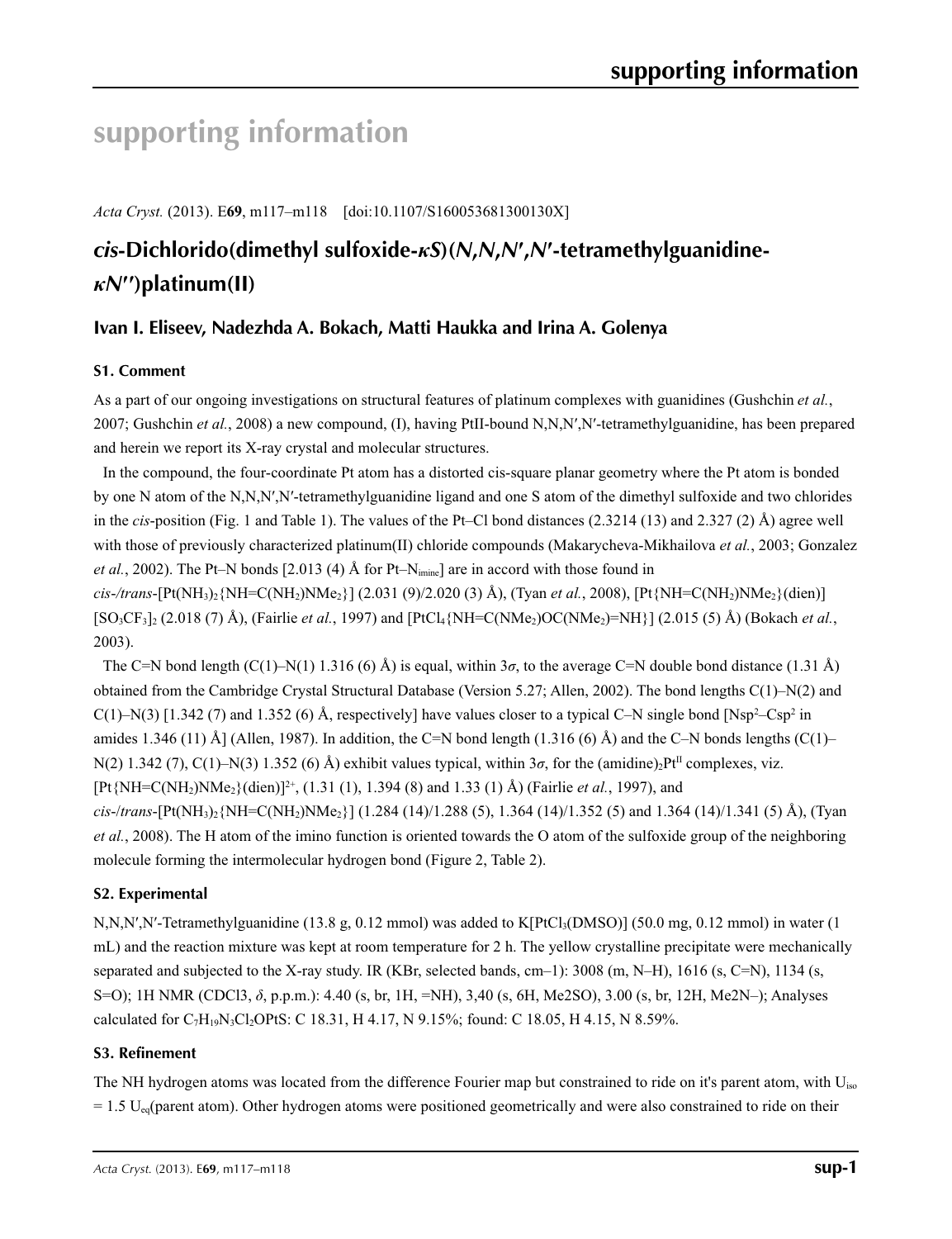parent atoms, with C—H = 0.98 Å, and  $U_{iso} = 1.5 U_{eq}$  (parent atom). The highest peak is located 1.49 Å from atom H4B and the deepest hole is located 0.87 Å from atom Pt1.



## **Figure 1**

Molecular structure of (I), showing the atom-numbering scheme with displacement ellipsoids drawn at the 50% probability level.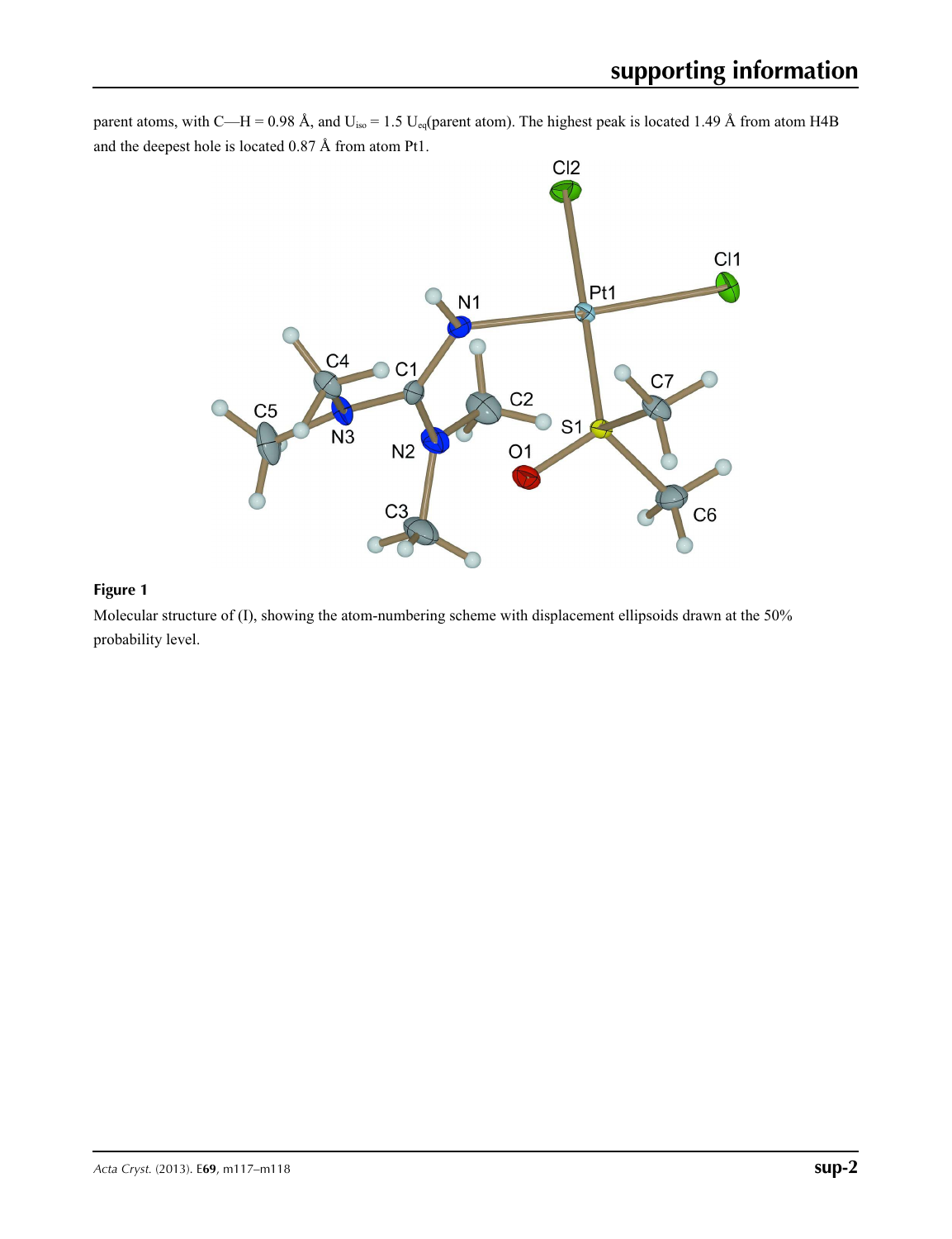

## **Figure 2**

Molecular structure of (I), showing the intermolecular hydrogen bond.

## *cis***-Dichlorido(dimethyl sulfoxide-***κS***)(***N***,***N***,***N***′,***N***′- tetramethylguanidine)platinum(II)**

| Crystal data                       |                                        |
|------------------------------------|----------------------------------------|
| $[PtCl_2(C_5H_{13}N_3)(C_2H_6OS)]$ | $F(000) = 872$                         |
| $M_r = 459.30$                     | $D_x = 2.076$ Mg m <sup>-3</sup>       |
| Monoclinic, Cc                     | Mo Ka radiation, $\lambda = 0.71073$ Å |
| Hall symbol: C -2yc                | Cell parameters from 6239 reflections  |
| $a = 10.1577(5)$ Å                 | $\theta$ = 1.0–27.5°                   |
| $b = 19.1711(8)$ Å                 | $\mu = 10.04$ mm <sup>-1</sup>         |
| $c = 8.6536(3)$ Å                  | $T = 120 \text{ K}$                    |
| $\beta$ = 119.304 (2) <sup>o</sup> | Block, pale yellow                     |
| $V = 1469.51(11)$ Å <sup>3</sup>   | $0.24 \times 0.13 \times 0.12$ mm      |
| $Z=4$                              |                                        |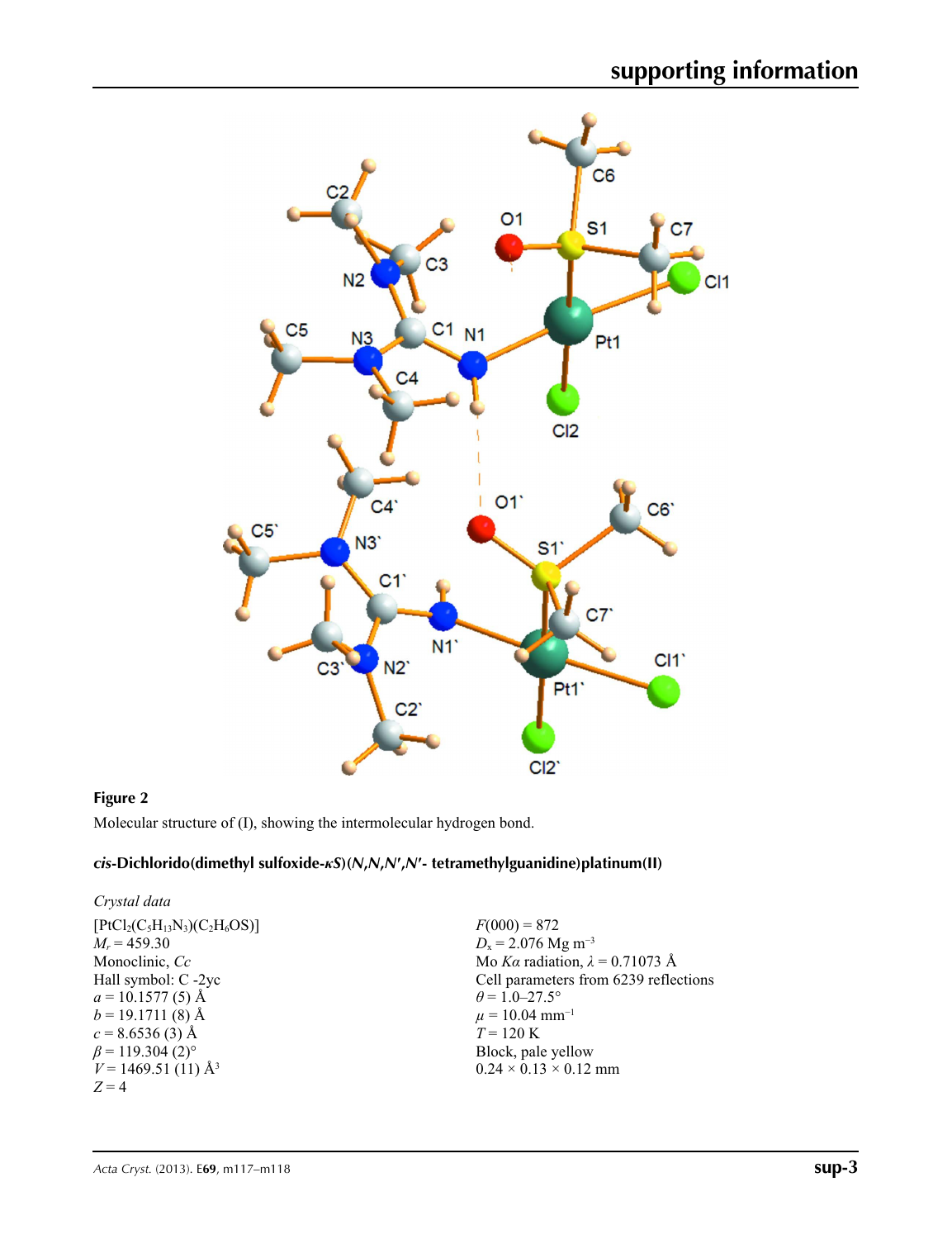*Data collection*

| Nonius KappaCCD<br>diffractometer<br>Radiation source: fine-focus sealed tube<br>Horizontally mounted graphite crystal<br>monochromator<br>Detector resolution: 9 pixels mm <sup>-1</sup><br>$\varphi$ scans and $\omega$ scans with $\kappa$ offset<br>Absorption correction: multi-scan<br>(DENZO/SCALEPACK; Otwinowski & Minor,<br>1997) | $T_{\min}$ = 0.151, $T_{\max}$ = 0.299<br>12560 measured reflections<br>3280 independent reflections<br>3044 reflections with $I > 2\sigma(I)$<br>$R_{\rm int} = 0.041$<br>$\theta_{\text{max}} = 27.5^{\circ}, \theta_{\text{min}} = 3.4^{\circ}$<br>$h = -13 \rightarrow 13$<br>$k = -24 \rightarrow 24$<br>$l = -11 \rightarrow 11$                                                                                                                     |
|---------------------------------------------------------------------------------------------------------------------------------------------------------------------------------------------------------------------------------------------------------------------------------------------------------------------------------------------|------------------------------------------------------------------------------------------------------------------------------------------------------------------------------------------------------------------------------------------------------------------------------------------------------------------------------------------------------------------------------------------------------------------------------------------------------------|
| Refinement                                                                                                                                                                                                                                                                                                                                  |                                                                                                                                                                                                                                                                                                                                                                                                                                                            |
| Refinement on $F^2$<br>Least-squares matrix: full<br>$R[F^2 > 2\sigma(F^2)] = 0.023$<br>$wR(F^2) = 0.045$<br>$S = 1.03$<br>3280 reflections<br>142 parameters<br>2 restraints<br>Primary atom site location: structure-invariant<br>direct methods                                                                                          | Secondary atom site location: difference Fourier<br>map<br>Hydrogen site location: mixed<br>H-atom parameters constrained<br>$w = 1/[\sigma^2(F_0^2) + (0.P)^2]$<br>where $P = (F_o^2 + 2F_c^2)/3$<br>$(\Delta/\sigma)_{\text{max}} = 0.002$<br>$\Delta\rho_{\rm max} = 1.49 \text{ e A}^{-3}$<br>$\Delta \rho_{\rm min} = -1.64$ e Å <sup>-3</sup><br>Absolute structure: Flack (1983), 1598 Friedel<br>pairs<br>Absolute structure parameter: $0.008(6)$ |

### *Special details*

**Geometry**. All esds (except the esd in the dihedral angle between two l.s. planes) are estimated using the full covariance matrix. The cell esds are taken into account individually in the estimation of esds in distances, angles and torsion angles; correlations between esds in cell parameters are only used when they are defined by crystal symmetry. An approximate (isotropic) treatment of cell esds is used for estimating esds involving l.s. planes.

**Refinement**. Refinement of  $F^2$  against ALL reflections. The weighted R-factor wR and goodness of fit S are based on  $F^2$ , conventional R-factors R are based on F, with F set to zero for negative  $F^2$ . The threshold expression of  $F^2 > 2 \text{sigma}(F^2)$  is used only for calculating R-factors(gt) etc. and is not relevant to the choice of reflections for refinement. R-factors based on  $F<sup>2</sup>$  are statistically about twice as large as those based on F, and R- factors based on ALL data will be even larger.

*Fractional atomic coordinates and isotropic or equivalent isotropic displacement parameters (Å<sup>2</sup>)* 

|                 | $\mathcal{X}$ |             | Ζ           | $U_{\rm iso}$ */ $U_{\rm eq}$ |  |
|-----------------|---------------|-------------|-------------|-------------------------------|--|
| Pt1             | 0.96648(6)    | 0.110788(7) | 1.03671(6)  | 0.01299(6)                    |  |
| C <sub>11</sub> | 1.20421(15)   | 0.15985(7)  | 1.14273(16) | 0.0221(3)                     |  |
| Cl <sub>2</sub> | 0.9945(3)     | 0.11372(8)  | 1.3201(3)   | 0.0229(6)                     |  |
| S1              | 0.9352(2)     | 0.10943(7)  | 0.7678(3)   | 0.0133(5)                     |  |
| O <sub>1</sub>  | 0.7956(4)     | 0.07948(18) | 0.6268(4)   | 0.0197(7)                     |  |
| N1              | 0.7691(5)     | 0.0608(2)   | 0.9550(5)   | 0.0172(9)                     |  |
| H1N             | 0.7766        | 0.0172      | 0.9792      | $0.026*$                      |  |
| N <sub>2</sub>  | 0.5880(5)     | 0.1425(2)   | 0.7857(6)   | 0.0201(9)                     |  |
| N <sub>3</sub>  | 0.5363(5)     | 0.0249(2)   | 0.7283(5)   | 0.0170(9)                     |  |
| C <sub>1</sub>  | 0.6341(6)     | 0.0760(3)   | 0.8237(6)   | 0.0162(10)                    |  |
| C2              | 0.6478(7)     | 0.1974(3)   | 0.9182(7)   | 0.0281(12)                    |  |
| H2A             | 0.6875        | 0.1769      | 1.0365      | $0.042*$                      |  |
| H2B             | 0.5671        | 0.2305      | 0.8972      | $0.042*$                      |  |
|                 |               |             |             |                               |  |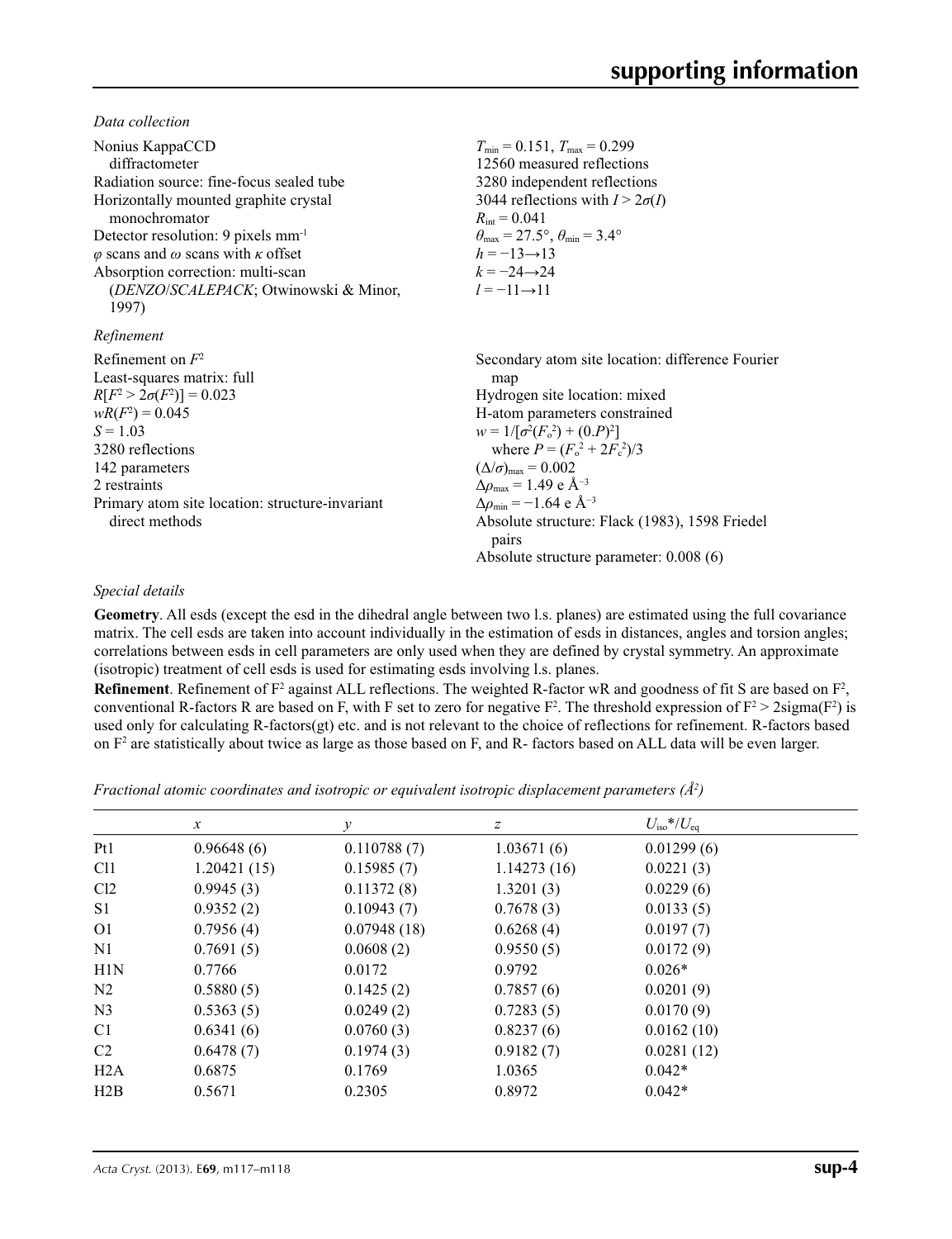| H2C              | 0.7291    | 0.2218       | 0.9105    | $0.042*$   |
|------------------|-----------|--------------|-----------|------------|
| C <sub>3</sub>   | 0.4915(7) | 0.1652(3)    | 0.6032(7) | 0.0329(13) |
| H <sub>3</sub> A | 0.4858    | 0.1281       | 0.5220    | $0.049*$   |
| H3B              | 0.5340    | 0.2074       | 0.5807    | $0.049*$   |
| H3C              | 0.3901    | 0.1752       | 0.5843    | $0.049*$   |
| C4               | 0.5856(6) | $-0.0446(2)$ | 0.7127(6) | 0.0201(11) |
| H4A              | 0.6924    | $-0.0432$    | 0.7446    | $0.030*$   |
| H4B              | 0.5253    | $-0.0610$    | 0.5904    | $0.030*$   |
| H <sub>4</sub> C | 0.5723    | $-0.0764$    | 0.7926    | $0.030*$   |
| C5               | 0.3737(6) | 0.0318(3)    | 0.6638(8) | 0.0300(13) |
| H <sub>5</sub> A | 0.3546    | 0.0749       | 0.7105    | $0.045*$   |
| H5B              | 0.3384    | $-0.0082$    | 0.7039    | $0.045*$   |
| H <sub>5</sub> C | 0.3197    | 0.0334       | 0.5340    | $0.045*$   |
| C <sub>6</sub>   | 0.9526(7) | 0.1948(3)    | 0.7012(7) | 0.0250(12) |
| H6A              | 0.9526    | 0.1926       | 0.5880    | $0.038*$   |
| H <sub>6</sub> B | 1.0473    | 0.2157       | 0.7914    | $0.038*$   |
| H <sub>6</sub> C | 0.8674    | 0.2234       | 0.6872    | $0.038*$   |
| C7               | 1.0888(6) | 0.0668(3)    | 0.7656(6) | 0.0189(11) |
| H7A              | 1.0886    | 0.0174       | 0.7943    | $0.028*$   |
| H7B              | 1.1836    | 0.0884       | 0.8537    | $0.028*$   |
| H7C              | 1.0791    | 0.0711       | 0.6477    | $0.028*$   |
|                  |           |              |           |            |

*Atomic displacement parameters (Å2 )*

|                 | $U^{11}$   | $L^{22}$   | $\mathcal{L}^{\beta 3}$ | $U^{12}$       | $U^{13}$    | $U^{23}$       |
|-----------------|------------|------------|-------------------------|----------------|-------------|----------------|
| Pt1             | 0.01236(9) | 0.01404(8) | 0.01011(8)              | $-0.00112(17)$ | 0.00359(6)  | $-0.00035(14)$ |
| Cl <sub>1</sub> | 0.0163(6)  | 0.0239(6)  | 0.0214(6)               | $-0.0052(5)$   | 0.0056(5)   | $-0.0047(5)$   |
| Cl2             | 0.0297(13) | 0.0281(12) | 0.0108(10)              | $-0.0039(8)$   | 0.0099(9)   | $-0.0004(6)$   |
| S <sub>1</sub>  | 0.0130(10) | 0.0138(10) | 0.0105(9)               | 0.0002(6)      | 0.0037(8)   | 0.0016(6)      |
| O <sub>1</sub>  | 0.018(2)   | 0.0257(19) | 0.0129(17)              | 0.0000(15)     | 0.0058(15)  | $-0.0009(14)$  |
| N1              | 0.021(2)   | 0.016(2)   | 0.013(2)                | $-0.0045(17)$  | 0.0072(18)  | 0.0003(16)     |
| N <sub>2</sub>  | 0.016(2)   | 0.018(2)   | 0.022(2)                | 0.0048(18)     | 0.0057(19)  | 0.0029(18)     |
| N <sub>3</sub>  | 0.010(2)   | 0.019(2)   | 0.020(2)                | $-0.0008(17)$  | 0.0053(18)  | $-0.0029(17)$  |
| C <sub>1</sub>  | 0.013(3)   | 0.022(3)   | 0.016(2)                | $-0.001(2)$    | 0.009(2)    | 0.002(2)       |
| C <sub>2</sub>  | 0.027(3)   | 0.021(3)   | 0.030(3)                | 0.005(2)       | 0.008(3)    | $-0.002(2)$    |
| C <sub>3</sub>  | 0.026(3)   | 0.029(3)   | 0.026(3)                | 0.002(3)       | $-0.001(3)$ | 0.006(2)       |
| C <sub>4</sub>  | 0.019(3)   | 0.019(3)   | 0.017(2)                | 0.000(2)       | 0.006(2)    | $-0.006(2)$    |
| C <sub>5</sub>  | 0.014(3)   | 0.032(3)   | 0.044(4)                | $-0.003(2)$    | 0.014(3)    | $-0.010(3)$    |
| C <sub>6</sub>  | 0.029(3)   | 0.021(3)   | 0.021(3)                | 0.001(2)       | 0.009(2)    | 0.005(2)       |
| C7              | 0.016(3)   | 0.019(3)   | 0.017(2)                | 0.004(2)       | 0.004(2)    | $-0.002(2)$    |
|                 |            |            |                         |                |             |                |

*Geometric parameters (Å, º)*

| $Pt1 - N1$  | 2.013(4)   | $C2-H2C$   | 0.9800 |  |
|-------------|------------|------------|--------|--|
| $Pt1 - S1$  | 2.189(2)   | $C3$ —H3A  | 0.9800 |  |
| $Pt1 - Cl1$ | 2.3214(13) | $C3$ —H3B  | 0.9800 |  |
| $Pt1 - Cl2$ | 2.327(2)   | $C3 - H3C$ | 0.9800 |  |
| $S1 - 01$   | 1.462(4)   | $C4 - H4A$ | 0.9800 |  |
|             |            |            |        |  |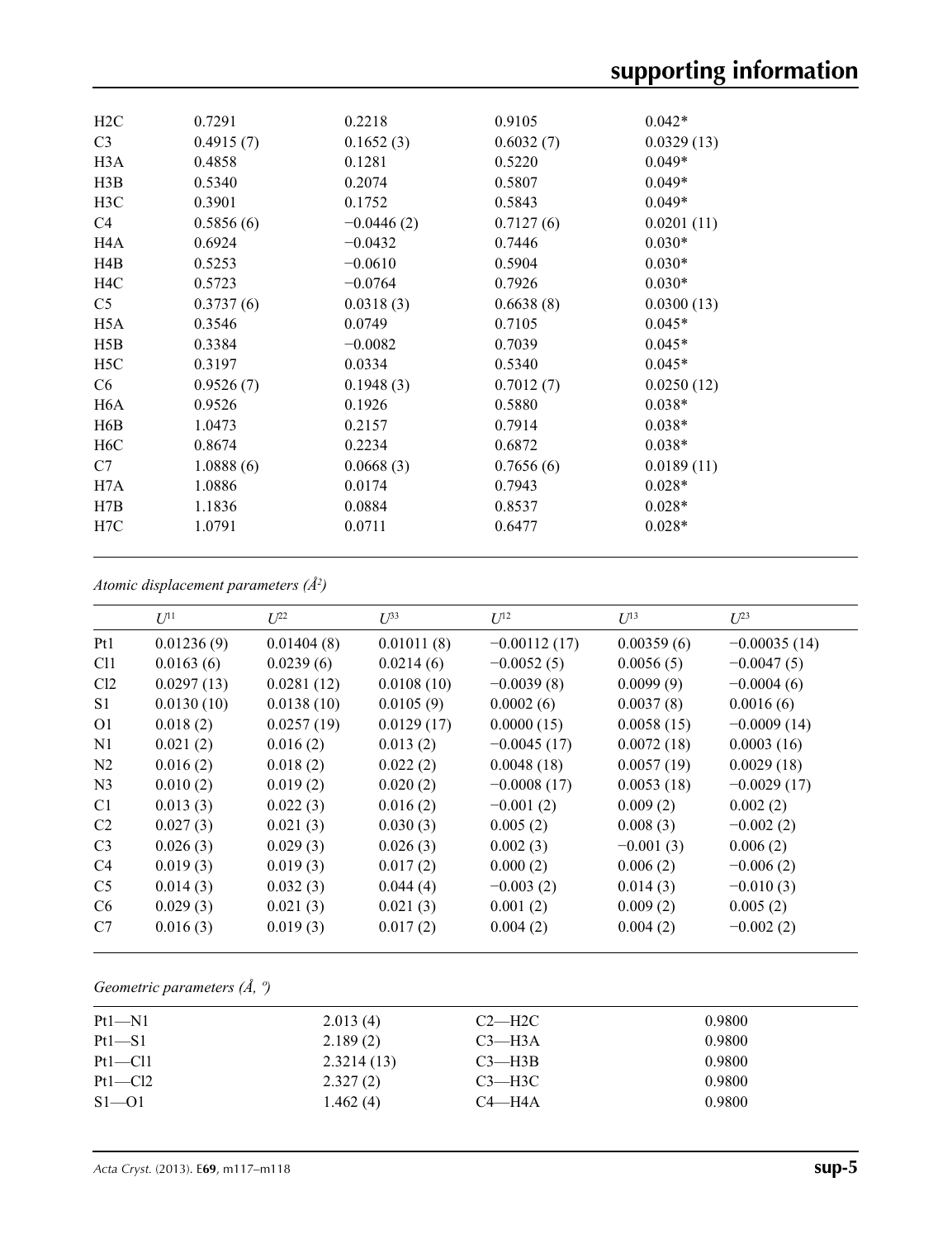# **supporting information**

| $S1 - C7$        | 1.769(5)   | $C4 - H4B$          | 0.9800 |
|------------------|------------|---------------------|--------|
| $S1 - C6$        | 1.773(5)   | $C4 - H4C$          | 0.9800 |
| $N1 - C1$        | 1.316(6)   | $C5 - H5A$          | 0.9800 |
| $N1 - H1N$       | 0.8556     | $C5 - H5B$          | 0.9800 |
| $N2-C1$          | 1.342(7)   | $C5 - H5C$          | 0.9800 |
| $N2-C2$          | 1.452(7)   | $C6 - H6A$          | 0.9800 |
| $N2-C3$          | 1.459(7)   | $C6 - H6B$          | 0.9800 |
| $N3 - C1$        | 1.352(6)   | $C6 - H6C$          | 0.9800 |
| $N3 - C4$        | 1.451(6)   | $C7 - H7A$          | 0.9800 |
| $N3 - C5$        | 1.467(6)   | $C7 - H7B$          | 0.9800 |
| $C2 - H2A$       | 0.9800     | $C7 - H7C$          | 0.9800 |
| $C2 - H2B$       | 0.9800     |                     |        |
| $N1-Pt1-S1$      | 91.13(12)  | $N2-C3-H3A$         | 109.5  |
| $N1 - Pt1 - Cl1$ | 175.21(12) | $N2-C3-H3B$         | 109.5  |
| $S1-Pt1-Cl1$     | 90.38(7)   | НЗА-СЗ-НЗВ          | 109.5  |
| $N1 - Pt1 - Cl2$ | 88.20 (12) | $N2-C3-H3C$         | 109.5  |
| $S1-Pt1-C12$     | 178.66(11) | НЗА-СЗ-НЗС          | 109.5  |
| $Cl1-Pt1-Cl2$    | 90.38(7)   | НЗВ-СЗ-НЗС          | 109.5  |
| $O1 - S1 - C7$   | 108.1(2)   | $N3$ –C4–H4A        | 109.5  |
| $O1 - S1 - C6$   | 107.6(3)   | $N3-C4-H4B$         | 109.5  |
| $C7 - S1 - C6$   | 101.2(3)   | H4A-C4-H4B          | 109.5  |
| $O1 - S1 - Pt1$  | 117.94(19) | $N3$ –C4–H4C        | 109.5  |
| $C7 - S1 - Pt1$  | 110.29(19) | H4A-C4-H4C          | 109.5  |
| $C6 - S1 - Pt1$  | 110.4(2)   | Н4В-С4-Н4С          | 109.5  |
| $Cl-M1-Pt1$      | 129.5(3)   | $N3$ – $C5$ – $H5A$ | 109.5  |
| $Cl-M1-H1N$      | 111.0      | $N3-C5-H5B$         | 109.5  |
| $Pt1 - NI - H1N$ | 115.1      | $H5A - C5 - H5B$    | 109.5  |
| $C1 - N2 - C2$   | 122.2(4)   | $N3$ – $C5$ – $H5C$ | 109.5  |
| $C1 - N2 - C3$   | 121.1(4)   | $H5A-C5-H5C$        | 109.5  |
| $C2 - N2 - C3$   | 116.1(4)   | $H5B - C5 - H5C$    | 109.5  |
| $C1 - N3 - C4$   | 122.5(4)   | $S1-C6-H6A$         | 109.5  |
| $C1 - N3 - C5$   | 121.4(4)   | $S1-C6-H6B$         | 109.5  |
| $C4 - N3 - C5$   | 115.0(4)   | $H6A - C6 - H6B$    | 109.5  |
| $N1-C1-N2$       | 120.9(5)   | $S1-C6-H6C$         | 109.5  |
| $N1-C1-N3$       | 120.7(4)   | $H6A - C6 - H6C$    | 109.5  |
| $N2-C1-N3$       | 118.4(4)   | Н6В-С6-Н6С          | 109.5  |
| $N2-C2-H2A$      | 109.5      | $S1-C7-H7A$         | 109.5  |
| $N2-C2-H2B$      | 109.5      | $S1-C7-H7B$         | 109.5  |
| $H2A - C2 - H2B$ | 109.5      | $H7A - C7 - H7B$    | 109.5  |
| $N2-C2-H2C$      | 109.5      | $S1-C7-H7C$         | 109.5  |
| $H2A-C2-H2C$     | 109.5      | $H7A - C7 - H7C$    | 109.5  |
| $H2B-C2-H2C$     | 109.5      | $H7B - C7 - H7C$    | 109.5  |
|                  |            |                     |        |

*Hydrogen-bond geometry (Å, º)*